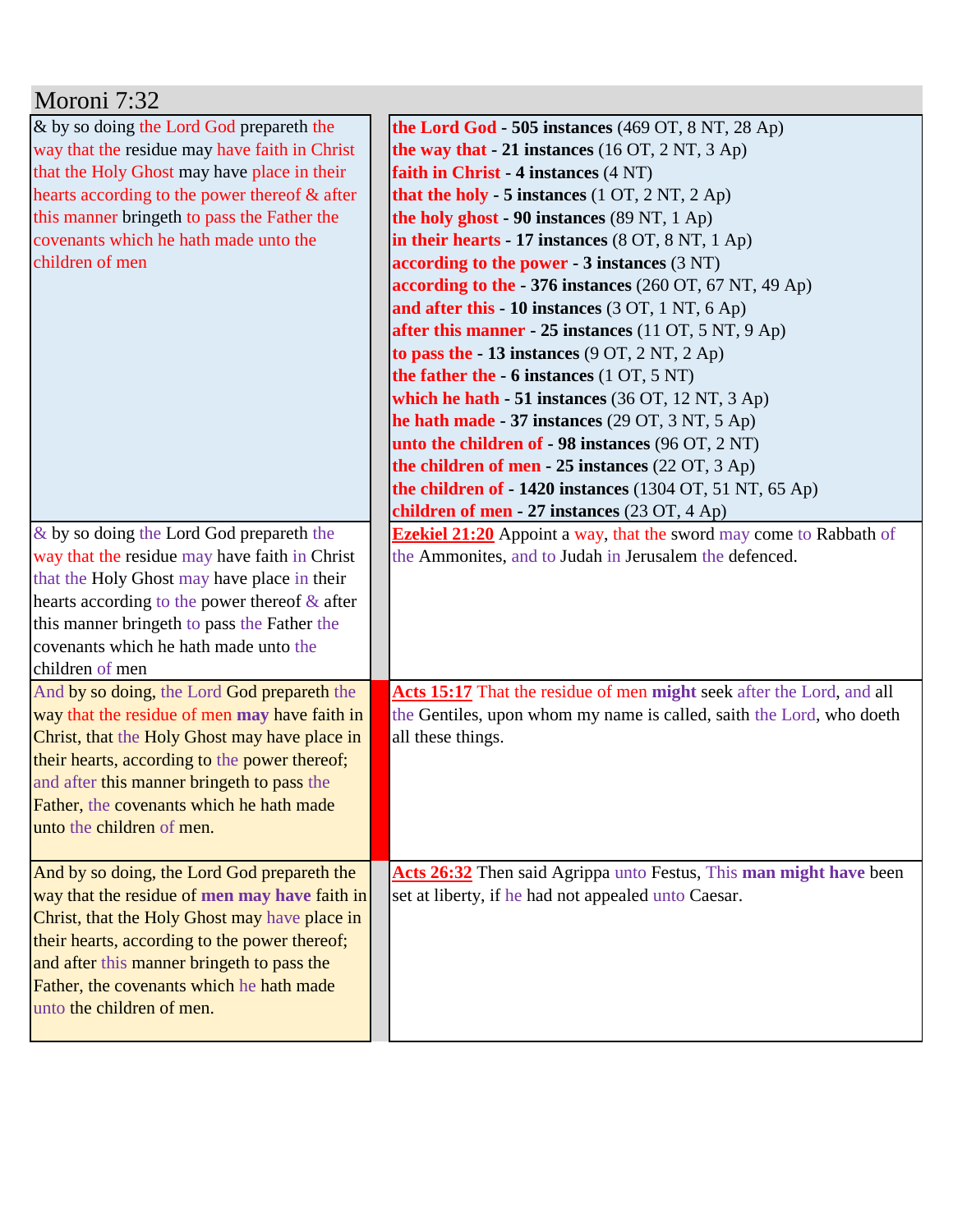| $\&$ by so doing the Lord God prepareth the      | Mark 11:22 And Jesus answering saith unto them, Have faith in God.        |
|--------------------------------------------------|---------------------------------------------------------------------------|
| way that the residue may have faith in Christ    |                                                                           |
| that the Holy Ghost may have place in their      |                                                                           |
| hearts according to the power thereof $\&$ after |                                                                           |
| this manner bringeth to pass the Father the      |                                                                           |
| covenants which he hath made unto the            |                                                                           |
| children of men                                  |                                                                           |
| & by so doing the Lord God prepareth the         | Colossians 1:2 To the saints and faithful brethren in Christ which are at |
| way that the residue may have faith in Christ    | Colosse: Grace be unto you, and peace, from God our Father and the        |
| that the Holy Ghost may have place in their      | Lord Jesus Christ.                                                        |
| hearts according to the power thereof & after    |                                                                           |
| this manner bringeth to pass the Father the      |                                                                           |
| covenants which he hath made unto the            |                                                                           |
| children of men                                  |                                                                           |
| & by so doing the Lord God prepareth the         | Acts 1:8 But ye shall receive power, after that the Holy Ghost is come    |
| way that the residue may have faith in Christ    | upon you: and ye shall be witnesses unto me both in Jerusalem, and in all |
| that the Holy Ghost may have place in their      | Judaea, and in Samaria, and unto the uttermost part of the earth.         |
| hearts according to the power thereof $\&$ after |                                                                           |
| this manner bringeth to pass the Father the      |                                                                           |
| covenants which he hath made unto the            |                                                                           |
| children of men                                  |                                                                           |
| & by so doing the Lord God prepareth the         | Acts 20:23 Save that the Holy Ghost witnesseth in every city, saying that |
| way that the residue may have faith in Christ    | bonds and afflictions abide me.                                           |
| that the Holy Ghost may have place in their      |                                                                           |
| hearts according to the power thereof $\&$ after |                                                                           |
| this manner bringeth to pass the Father the      |                                                                           |
| covenants which he hath made unto the            |                                                                           |
| children of men                                  |                                                                           |
| & by so doing the Lord God prepareth the         | <b>Ezekiel 12:3</b> Therefore, thou son of man, prepare thee stuff for    |
| way that the residue may have faith in Christ    | removing, and remove by day in their sight; and thou shalt remove from    |
| that the Holy Ghost may have place in their      | thy place to another place in their sight: it may be they will consider,  |
| hearts according to the power thereof $\&$ after | though they be a rebellious house.                                        |
| this manner bringeth to pass the Father the      |                                                                           |
| covenants which he hath made unto the            |                                                                           |
| children of men                                  |                                                                           |
| $\&$ by so doing the Lord God prepareth the      | 2 Timothy 3:5 Having a form of godliness, but denying the power           |
| way that the residue may have faith in Christ    | thereof: from such turn away.                                             |
| that the Holy Ghost may have place in their      |                                                                           |
| hearts according to the power thereof & after    |                                                                           |
| this manner bringeth to pass the Father the      |                                                                           |
| covenants which he hath made unto the            |                                                                           |
| children of men                                  |                                                                           |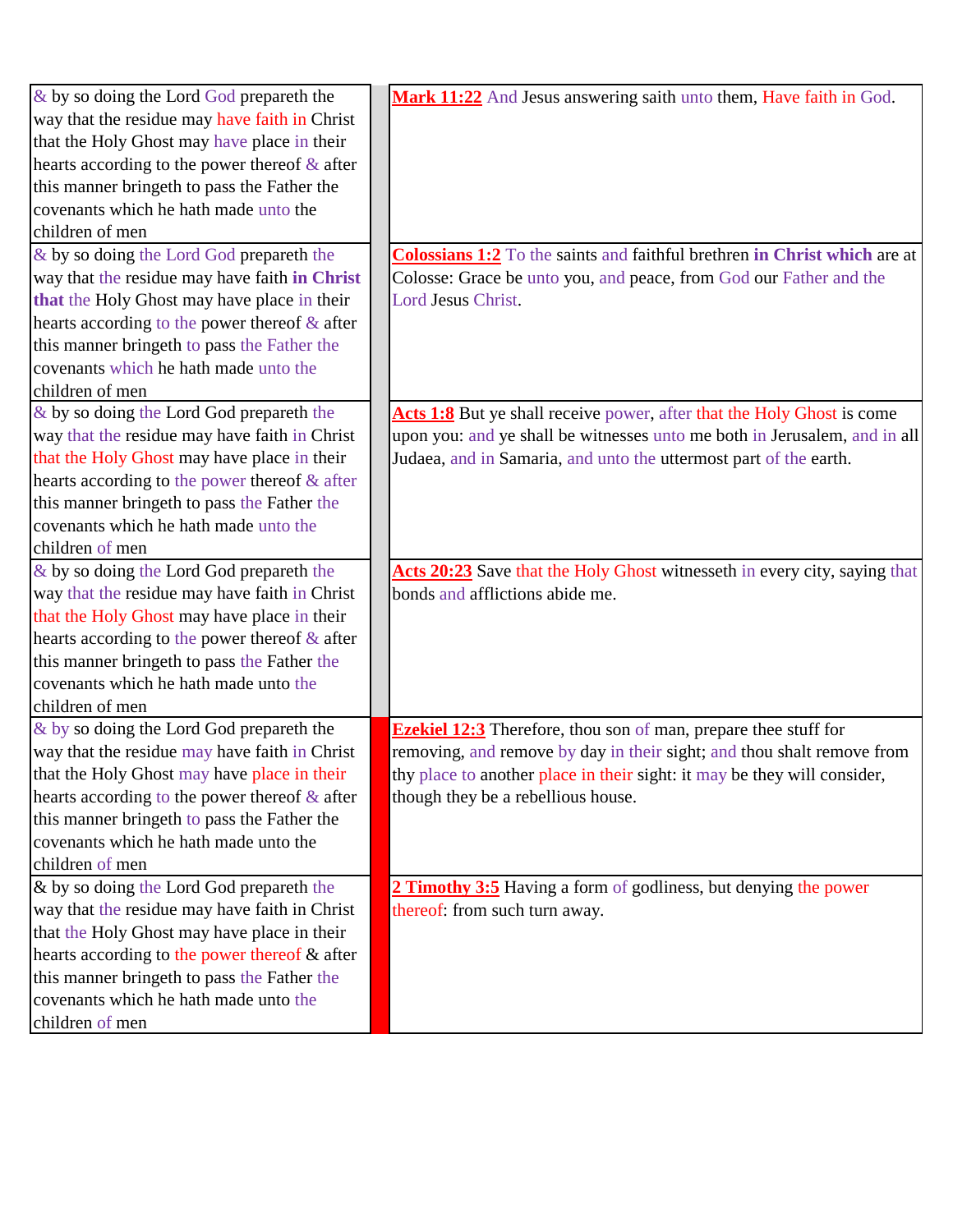| & by so doing the Lord God prepareth the         | <b>Exodus 3:20</b> And I will stretch out my hand, and smite Egypt with all |
|--------------------------------------------------|-----------------------------------------------------------------------------|
| way that the residue may have faith in Christ    | my wonders which I will do in the midst thereof: and after that he will let |
| that the Holy Ghost may have place in their      | you go.                                                                     |
| hearts according to the power thereof & after    |                                                                             |
| this manner bringeth to pass the Father the      |                                                                             |
| covenants which he hath made unto the            |                                                                             |
| children of men                                  |                                                                             |
| & by so doing the Lord God prepareth the         | 1 Maccabees 15:27 Nevertheless he would not receive them, but brake         |
| way that the residue may have faith in Christ    | all the covenants which he had made with him afore, and became              |
| that the Holy Ghost may have place in their      | strange unto him.                                                           |
| hearts according to the power thereof & after    |                                                                             |
| this manner bringeth to pass the Father the      |                                                                             |
| covenants which he hath made unto the            |                                                                             |
| children of men                                  |                                                                             |
| & by so doing the Lord God prepareth the         | 2 Chronicles 21:7 Howbeit the LORD would not destroy the house of           |
| way that the residue may have faith in Christ    | David, because of the covenant that he had made with David, and as          |
| that the Holy Ghost may have place in their      | he promised to give a light to him and to his sons for ever.                |
| hearts according to the power thereof $\&$ after |                                                                             |
| this manner bringeth to pass the Father the      |                                                                             |
| covenants which he hath made unto the            |                                                                             |
| children of men                                  |                                                                             |
| & by so doing the Lord God prepareth the         | <b>Deuteronomy 26:19</b> And to make thee high above all nations which he   |
| way that the residue may have faith in Christ    | hath made, in praise, and in name, and in honour; and that thou mayest      |
| that the Holy Ghost may have place in their      | be an holy people unto the LORD thy God, as he hath spoken.                 |
| hearts according to the power thereof $\&$ after |                                                                             |
| this manner bringeth to pass the Father the      |                                                                             |
| covenants which he hath made unto the            |                                                                             |
| children of men                                  |                                                                             |
| $\&$ by so doing the Lord God prepareth the      | <b>Ecclesiastes 7:13</b> Consider the work of God: for who can make that    |
| way that the residue may have faith in Christ    | straight, which he hath made crooked?                                       |
| that the Holy Ghost may have place in their      |                                                                             |
| hearts according to the power thereof & after    |                                                                             |
| this manner bringeth to pass the Father the      |                                                                             |
| covenants which he hath made unto the            |                                                                             |
| children of men                                  |                                                                             |
| & by so doing the Lord God prepareth the         | Acts 13:32 And we declare unto you glad tidings, how that the promise       |
| way that the residue may have faith in Christ    | which was made unto the fathers,                                            |
| that the Holy Ghost may have place in their      |                                                                             |
| hearts according to the power thereof $\&$ after |                                                                             |
| this manner bringeth to pass the Father the      |                                                                             |
| covenants which he hath made unto the            |                                                                             |
| children of men                                  |                                                                             |